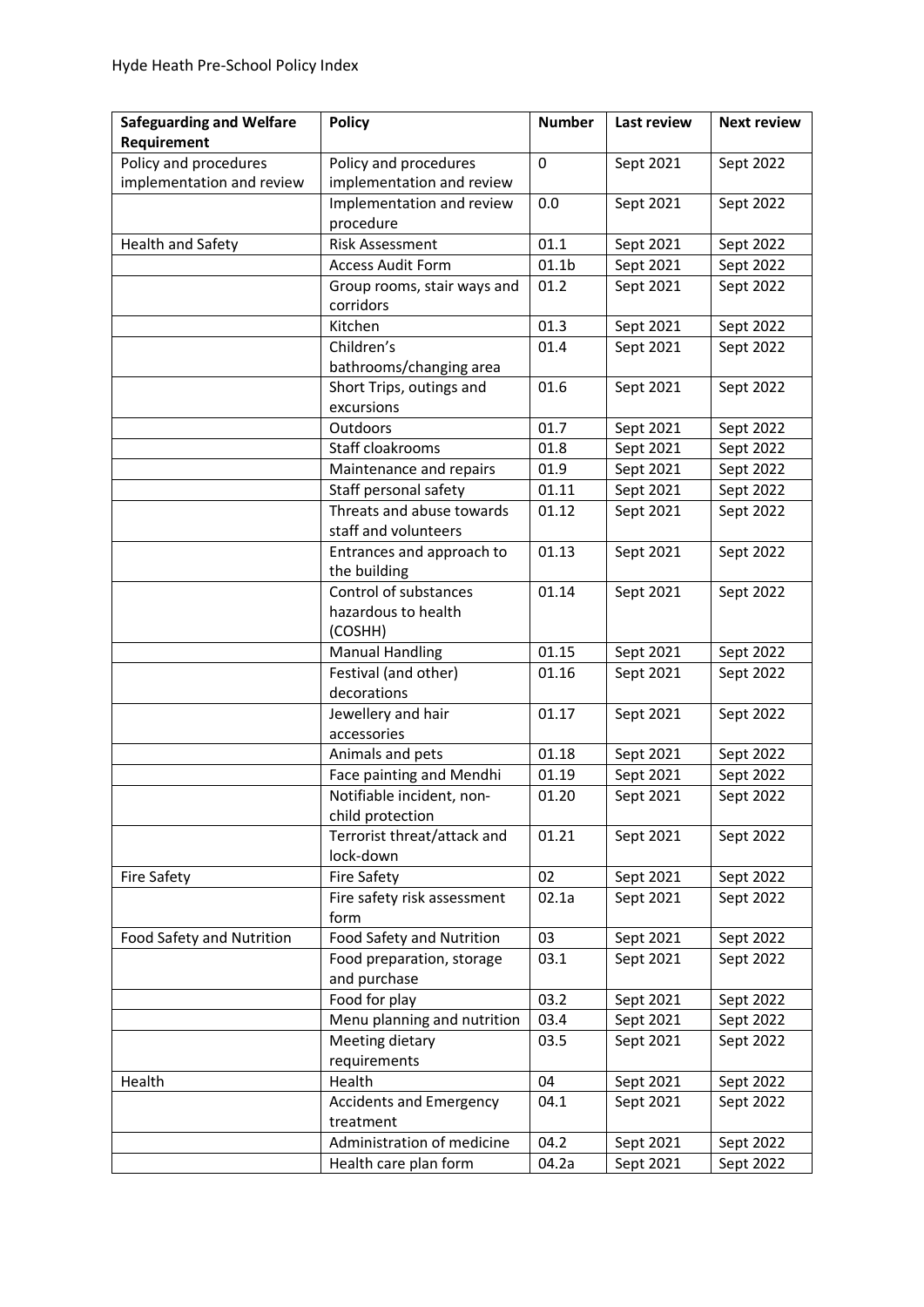|                        | Life-saving medication and<br>invasive treatments | 04.3  | Sept 2021 | Sept 2022 |
|------------------------|---------------------------------------------------|-------|-----------|-----------|
|                        | Allergies and food                                | 04.4  | Sept 2021 | Sept 2022 |
|                        | intolerance                                       |       |           |           |
|                        | Poorly children                                   | 04.5  | Sept 2021 | Sept 2022 |
|                        | Oral Health                                       | 04.6  | Sept 2021 | Sept 2022 |
| Promoting inclusion,   | Promoting inclusion,                              | 05    | Sept 2021 | Sept 2022 |
| equality and valuing   | equality and valuing                              |       |           |           |
|                        |                                                   |       |           |           |
| diversity              | diversity                                         |       |           |           |
|                        | Promoting inclusion,                              | 05.1  | Sept 2021 | Sept 2022 |
|                        | equality and valuing                              |       |           |           |
|                        | diversity                                         |       |           |           |
| Safeguarding children, | Safeguarding children,                            | 06    | Sept 2021 | Sept 2022 |
| young people and       | young people and                                  |       |           |           |
| vulnerable adults      | vulnerable adults                                 |       |           |           |
|                        | Responding to safeguarding                        | 06.1  | Sept 2021 | Sept 2022 |
|                        | or child protection concerns                      |       |           |           |
|                        | Child welfare and protection                      | 06.1a | Sept 2021 | Sept 2022 |
|                        | summary                                           |       |           |           |
|                        | Safeguarding incident                             | 06.1b | Sept 2021 | Sept 2022 |
|                        | reporting form                                    |       |           |           |
|                        | Confidential safeguarding                         | 06.1c | Sept 2021 | Sept 2022 |
|                        | incident report form                              |       |           |           |
|                        | Allegations against staff,                        | 06.2  | Sept 2021 | Sept 2022 |
|                        | volunteers or agency staff                        |       |           |           |
|                        | Visitor or intruder on the                        | 06.3  | Sept 2021 | Sept 2022 |
|                        | premises                                          |       |           |           |
|                        | Uncollected child                                 | 06.4  | Sept 2021 | Sept 2022 |
|                        | Missing child                                     | 06.5  | Sept 2021 | Sept 2022 |
|                        | Incapacitated child                               | 06.6  | Sept 2021 | Sept 2022 |
|                        | Death of a child on site                          | 06.7  | Sept 2021 | Sept 2022 |
|                        | Looked after children                             | 06.8  | Sept 2021 | Sept 2022 |
|                        | Care plan                                         | 6.8c  | Sept 2021 | Sept 2022 |
|                        | E-safety                                          | 06.9  | Sept 2021 | Sept 2022 |
|                        | Key person supervision                            | 06.10 | Sept 2021 | Sept 2022 |
|                        | Record keeping                                    | 07    |           |           |
| Record Keeping         |                                                   |       | Sept 2021 | Sept 2022 |
|                        | Children's records and data                       | 07.1  | Sept 2021 | Sept 2022 |
|                        | protection                                        |       |           |           |
|                        | Privacy notice                                    | 07.1a | Sept 2021 | Sept 2022 |
|                        | Confidentiality, recording                        | 07.2  | Sept 2021 | Sept 2022 |
|                        | and sharing information                           |       |           |           |
|                        | Client access t records                           | 07.4  | Sept 2021 | Sept 2022 |
|                        | Transfer of records                               | 07.4  | Sept 2021 | Sept 2022 |
|                        | Learning Journal- Tapestry                        | 07.5  | Sept 2021 | Sept 2022 |
| Staff, volunteers and  | Staff, volunteers and                             | 08    | Sept 2021 | Sept 2022 |
| Students               | Students                                          |       |           |           |
|                        | Staff deployment                                  | 08.1  | Sept 2021 | Sept 2022 |
|                        | Deployment of volunteers                          | 08.2  | Sept 2021 | Sept 2022 |
|                        | and parent helpers                                |       |           |           |
|                        | Student placement                                 | 08.3  | Sept 2021 | Sept 2022 |
|                        | Staff well-being                                  | 08.4  | Sept 2021 | Sept 2022 |
| Childcare Practice     | Childcare practice                                | 09    | Sept 2021 | Sept 2022 |
|                        | Waiting list and admissions                       | 09.1  | Sept 2021 | Sept 2022 |